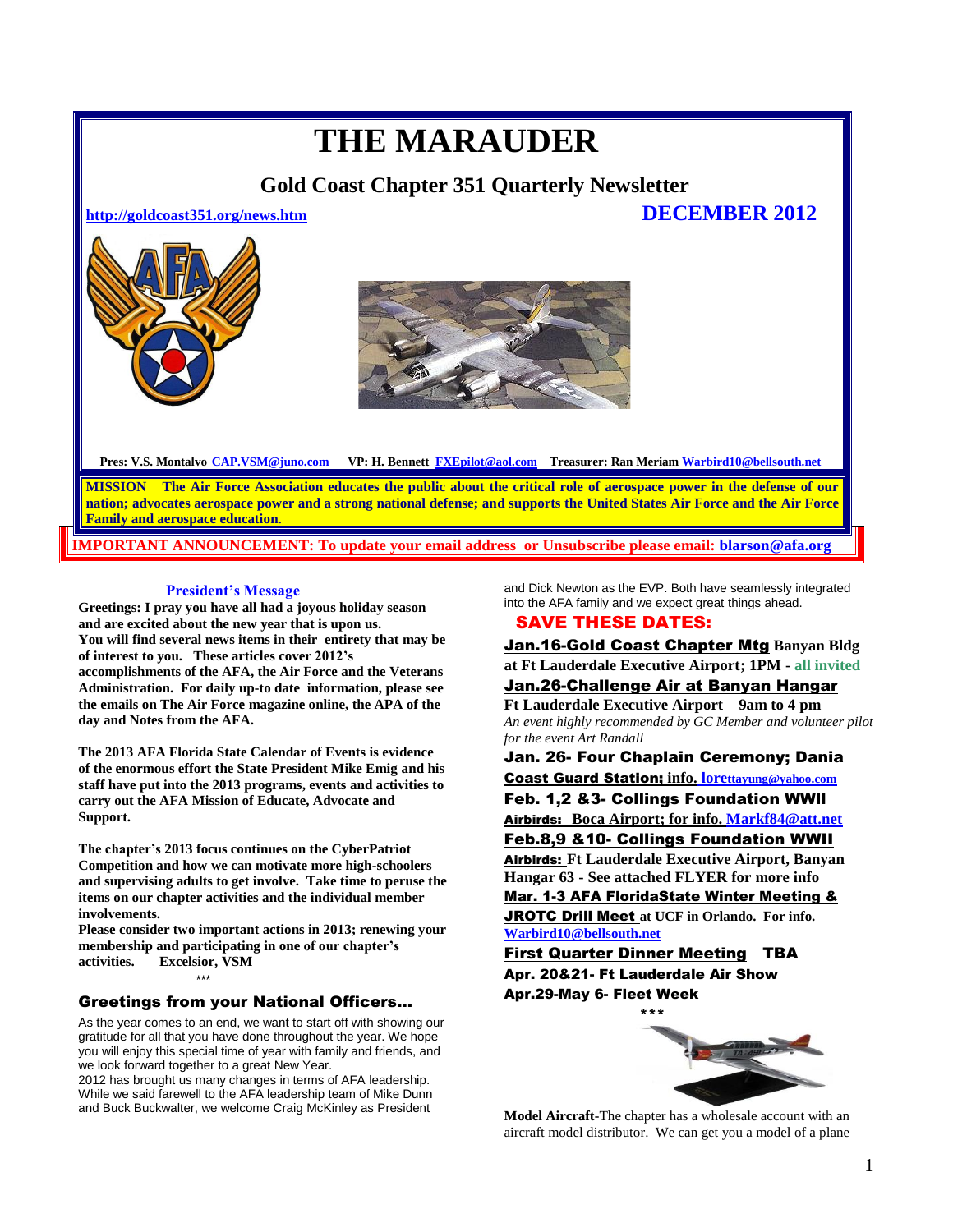that might have special memories for you or a loved one at less<br>than normal retail cost. Milt Markowitz 561-499-0583 or Milt Markowitz 561-499-0583 or markf84@att.net

AFA initiatives continued to unfold throughout 2012. Our education initiatives continue to grow in scope and depth for all ages, especially with our annual conferences, professional development events and CyberPatriot program.

On cyber security and gaining great recognition from media and industry. This year saw an increase in sponsor support as well as an increase in their reach, building the competition curriculum to help further prepare today's youth to be career- and college-ready.

Our initiatives to fulfill our mission to support our Airmen also increased. The Wounded Airman Program, established last year, was the beneficiary in the 2012 Cycling Classic from which a check for \$25,000, raised through pledges made by those participating, was presented to help support the program.

The Air Force Memorial continues to serve as an emblem of gratitude to the many airmen who have served this country in times of war and peace.

The 2012 annual conferences and symposia expanded their scope and continued to show development and expansion, serving as invaluable professional development events for all participants. Specifically, the 2012 Air & Space Conference and Technology Exposition was the biggest yet, with more than 65 conference addresses and panels, including an address by new Chief of Staff of the Air Force Mark Welsh. In addition, special heritage presentations were given to heroic groups who have dedicated a lifetime of work in the advancement of aerospace.

Each year, we have to say our final goodbyes to AFA members and friends, and our prayers are with their families during this season. Their immeasurable contributions to AFA have helped shaped this great Association, and they will be missed.

While we have the opportunity to spend the holidays with loved ones, we must remember the courage and commitment to service displayed by our Airmen, Sailors, Soldiers and Marines, who may be separated for their families during this time. Their dedication is remarkable and we have great pride and appreciation in the work they do.

The new year will definitely bring changes and new initiatives as well, including more focus on the people aspect of the AFA mission-highlighting our airmen and their families. Just to give you a sneak peak, such initiatives will include a Transition Program for Airmen leaving the service and an expanded Spouses Scholarship Program.

Without a doubt, the successes of this Association have to be attributed to you - the volunteers, members and staff at AFA national. Our hearts are truly filled with gratitude for all that you do. Together, as we move into 2013, we can build on those efforts to expand the reach of AFA to help improve the quality of life of our nation's Airmen and support our Air Force in the challenges ahead.

From your AFA National Officers, may your holiday season be filled with much joy and happiness! Sincerely, George Muellner Chairman of the Board

\*\*\*

#### **Maj.Gen Frederic "Boots" Blesse, a top US fighter ace of the Korean War died recently.**

**Gen Blesse flew more than 220 combat missions in the F-51, F-80 and F-86. Gen. Blesse wrote the fighter tactics book No Guts, No Glory that served as a basis of fighter Combat operations for many years in the Air Force. Over his 30-year military career, he earned numerous military decorations and authored Check Six & A Fighter Pilot Looks Back. Gen Blesse was 91 years old.**

**In 2009, Gen Blesse kindly accepted an invitation from our chapter to speak at a breakfast meeting. We were honored to have him take part in the re-dedication of the restored F-86H, Sabre Jet which after much effort was finally remounted at Holiday Park in Ft Lauderdale. We shall remember Boots fondly. VSM**

# AFA Daily Report Newsletter Dec 19, 2012

**Defense Authorization Conference Report Concluded:** House and Senate defense overseers announced on Tuesday that they reached agreement in conference on the final version of the Fiscal 2013 defense authorization bill, completing the conference report that provides \$633.3 billion for national defense programs in this fiscal year. That total is some \$1.7 billion more than President Obama requested and includes approximately \$527.5 billion for the Pentagon's base budget (up \$2.1 billion from Obama's request), \$88.5 billion for overseas contingency operations (equal to the request), and \$17.4 billion for Energy Department national security programs (\$395 million less), according to summaries of the conference report (see below.)

Among the major Air Force-related decisions, the conferees:

- Authorized an end strength of 329,460 Active Duty airmen.
- Adopted language establishing a National Commission on the Structure of the Air Force.
- Approved USAF leadership's modified force structure reduction plan, with the exception of keeping an additional 32 tactical airlifters (C-27s or C-130s) in service, along with 1,000 airmen.
- Prohibited retirement of Global Hawk Block 30 aircraft.
- Allowed block buys of SBIRS GEO-5 and GEO-6 satellites over six years.
- Authorized a 1.7 percent across-the-board pay raise for uniformed service members.
- Established the Military Compensation and Retirement Modernization Commission. **SASC Chairman Levi[n release](http://r.listpilot.net/c/afa/7pkj7fx/3ayws)**
- $****$



# CAP Cadet takes

# prestigious Honor:

Excelsior!

Under the command of Major Knudsen, 2012 Florida State Teacher of the Year, of the Crystal Lakes MS Civil Air Patrol Squadron- Cadet Lt Leah Dorn was awarded the Cadet Honor Society Distinction Award with aiguillette. Cadet Lt Dorn continues with exceptional grades in CAP while maintaining her A-Student status on the Principal's Honor Roll. This remarkable young lady has for the third year been inducted in CAP's prestigious Honor Society which recognizes the highest academic achievement in Civil Air Patrol. KUDOS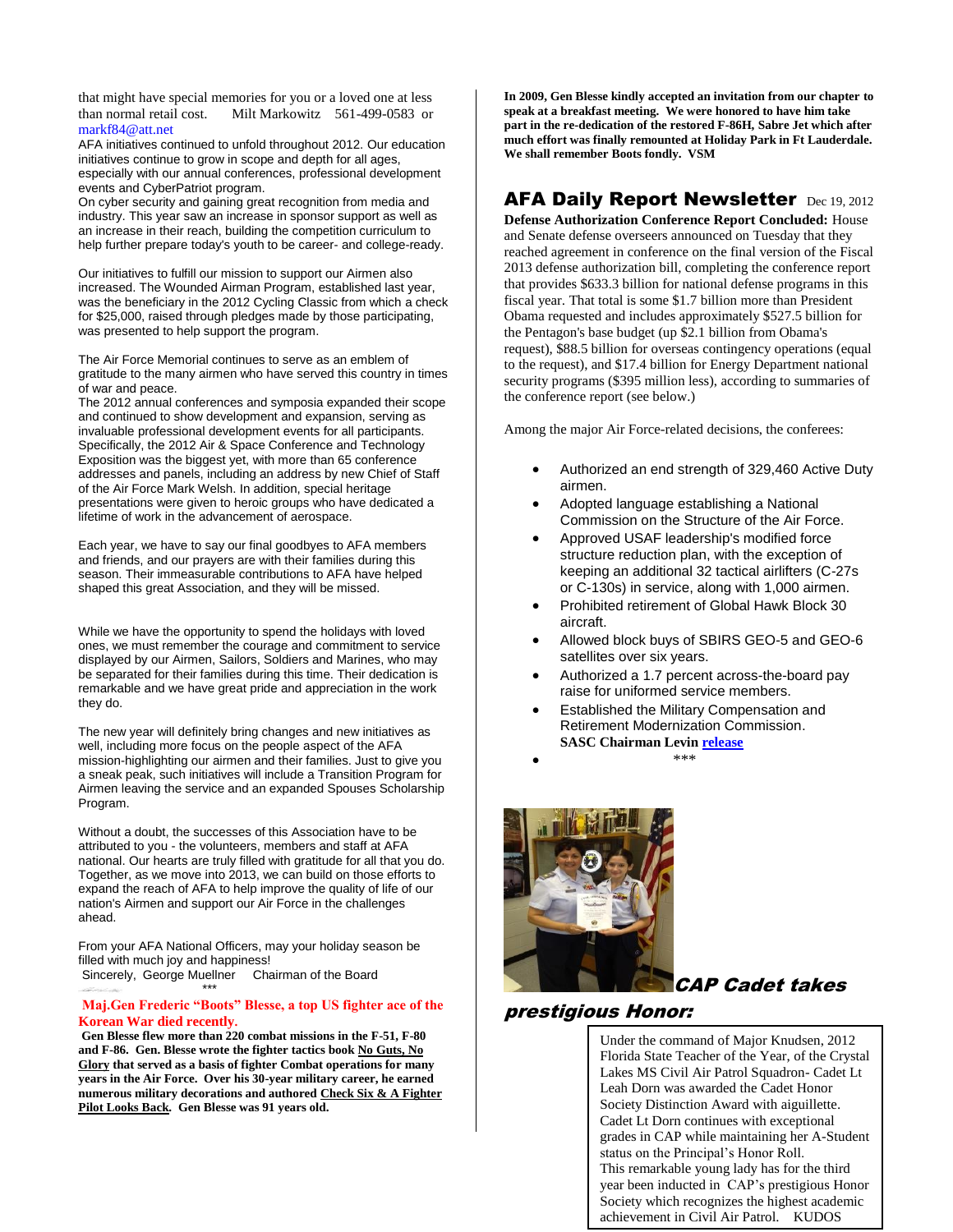# AFA Florida Calendar of Events 2013

#### **January, 2013**

31 -- Quarterly Reports (QAR, QFR and Newsletters) due to State President

#### **February, 2013**

10 -- AFJROTC Educator Grant Deadline

20 -- Air Force Gala Golf, Shingle Creek Golf Course, Orlando, FL

- 20 -- Air Force Gala, Rosen Shingle Creek, Orlando, FL
- 21-22 -- Air Warfare Symposium, Rosen Shingle Creek,

Orlando, FL

#### **March, 2013**

14-15 -- **CyberPatriot V Finals,** Gaylord National, National Harbor, MD

2 -- Winter Meeting- Orlando, FL

2 -- State Drill Meet-University of Central Florida

- 31 -- Deadline for CAP Teacher Grants (Quarterly)
- 31 -- Chapters Submit Florida State Award Nominations to Area VPs
- 31 -- Chapters Submit State Teacher of Year Nominations to Area VPs

31 -- Chapters Submit Courtesy Copies of National Award Nominations to Area VPs

#### **April, 2013**

1 – **CyberPatriot VI** Registration Opens (Projected) 15 -- Area VPs provide Courtesy Copies of National Award Nominations to State Executive VP

> 15 -- Area VPs provide State Award Nominations to State Executive VP

15 -- National Award Nominations due to State President

15 -- National Teacher of the Year Nominations due to State President

TBD -- Region President's Meeting

30 -- Quarterly Reports (QAR, QFR and Newsletters) due to State President

TBD -- Spring Area Meetings

#### **May, 2013**

- 10 -- Award Nominations Due to National
- 10 -- National Aerospace Education Awards Due to National

31 -- National Teacher of Year Nominations Due to National

#### **June, 2013**

30 -- Deadline for CAP Teacher Grants (Quarterly)

#### **July, 2013**

1-- AFA Educator Grants Open

13 -- State Convention-Wyndham at Jacksonville, FL

(Activities begin on 11th for early birds) 31 -- Quarterly Reports (QAR, QFR and Newsletters) due to State President

#### **August, 2013**

1 -- Cutoff Date for Field Resolutions

#### **September, 2013**

13 -- Region President's Meeting

14-15 -- AFA National Convention, Gaylord National Hotel, Washington, DC

16-18 -- Air & Space Conference, Gaylord National Hotel, Washington, DC

30 -- Deadline for CAP Teacher Grants (Quarterly)

#### **October, 2013**

10 – AFJROTC Educator Grant Deadline

15 -- New Chapter Officer Rosters due to State President 17-19 -- Region/State President's Orientation

31 -- Quarterly Reports (QAR, QFR and Newsletters) due to

#### State President

31 -- Chapter Officer Rosters Due to National TBD -- Area Meetings

#### **November, 2013**

11 -- Educator Grant Deadline (Projected) 21-22 -- Global Warfare Symposium and AF Ball, Century

Plaza Hyatt Regency, LA, CA

#### **December, 2013**

10 -- Chapter Annual Activity Plans due to State President

10 -- Chapter Annual Financial Plans due to State President

31 -- Deadline for CAP Teacher Grants (Quarterly)

31 -- Annual Financial and Activity Plans due to National \*\*\*

# Congratulations- Gold Coast Chapter CyberPatriot Team reaches semi-final level

*Upon receiving these few words of congratulations, "Kudos on reaching the semi finals", the Cyberpatriot coach responded:* 

Thank you for kind words and your support!

Will do our best to get to the finals... probably wont be easy for the rookie team but it will be really exciting :)

I think Cyberpatriot is a great way to get kids interested in computers/STEM.... We also have robotics club at school (www.eaglesrobotics.org) so we are keeping busy. I am just a parent -who knows IT :)

I wish we had more support at the school level, get more kids involved from different schools - not sure if you saw that LA Unified School district has 6 teams in the semifinals - its part of their after school program.

V. Safin, Atlantic Community High School

**For current information on the CyberPatriot 2013Competition please contact: Fran Shaw, the Chapter's CyberPatriot Competition VP. [fcs2121@comcast.net](mailto:fcs2121@comcast.net)**



**Congratulations to our Community Partner Don Campion, President and owner of the Banyan Air Service operating at Ft Lauderdale Executive Airport. The Chapter's Community Partner of the Year Award was presented to Mr. Campion by chapter members Ran Meriam, VSMontalvo,**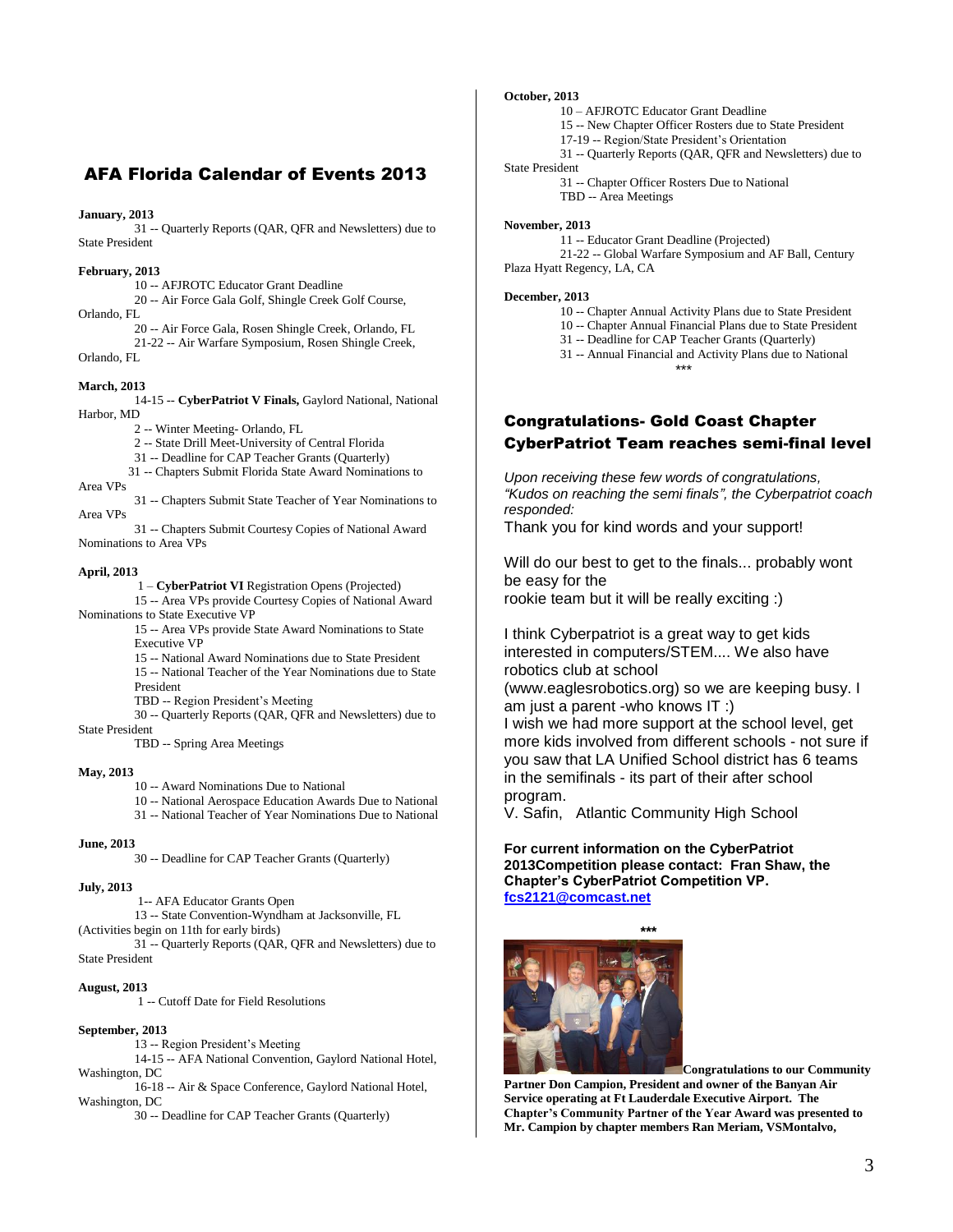**Loretta Young and Bob Marks in recognition of his contribution to the aviation community. We are very proud to have him as one of our Gold Coast Chapter members.**



Date: 6 June 2012

Subject: Veterans Aid & Attendance Pension

Dear Veteran and/or Surviving Spouse of a Veteran,

If you or your spouse served in the U.S. Military or Merchant Marines during a period of war, you may be entitled to receive the "Aid & Attendance Pension". Many<br>Veterans are unaware of this pension, which pays for private duty home health services. This is not a cash benefit; it is a reimbursement benefit for in-home services. Services covered are such things as meal preparation, light housekeeping, transportation, mobility, bathing, dressing and other activities of daily living. The following are the minimum standards required to qualify for this pension:

- . Veteran and/or Surviving Spouse of the Veteran are at least 65 years of age. • Veteran actively served for at least 90 days where at least one day of the enlistment falls within a period of war (see the chart below for dates).
- . Veteran must have been honorably discharged.

| Qualifying Wars  | Recognized Dates (DD214/Separation Docs Must Fall Within Dates) |
|------------------|-----------------------------------------------------------------|
| World War II     | December 7, 1941 to December 31, 1946                           |
| Korean War       | June 27, 1950 to January 31, 1955                               |
| Vietnam War      | August 5, 1964 to May 7, 1975                                   |
| Persian Gulf War | August 2, 1990 to Present Day                                   |

If the Veterans service meets the aforementioned minimum qualification standards, please continue to read below. If not, please consider passing this information on<br>the state of the credible of the state of the state of the state of the state of the state of the state of the to other Veterans or Spouses of Veterans that you may know, so that they may review<br>the aforesans or Spouses of Veterans that you may know, so that they may review the aforementioned and see if they my possibly qualify for this pension.

Now that you have verified that you meet the minimum qualification standards, your next step is to call our office at 1-877-652-2855 so we can further assist you with qualification and application process. The following chart details the most recent fully entitled pensions available for the Aid & Attendance Pension Program.

Maximum Monthly Pension Available Veteran with Spouse Combined  $$2,020.00$  per month Veteran without a Spouse \$1,704.00 per month Surviving Spouse of a Veteran \$1,094.00 per month

NOTE: There should never be any cost to the Veteran, Spouse or Family to qualify<br>and receive the "Aid & Attendance Pension". Some financial planners, insurance<br>agents, attorneys and others are using this special planners, agents, attorneys and others are using this pension program to gain access then attempting to sell other types of services or charging for their assistance with the pension process; this should never be the case.

Sincerely

Thomas C. Gregory Sr. Veteran - United States Navy

## **HOMESTEAD AIR SHOW 2012**

**Gold Coast Chapter members were delighted with the air show at Homestead AFRB and the AFA** 

#### **Miami/Dade Chapter's hospitality.**





### Wreaths Across America

**Once again, the Gold Coast Chapter members supported and participated in the Wreaths Across America event at the Lake Worth Cemetery. Since 2007 when AFA President VSMontalvo organized the first WAA ceremony, the outpouring of contributions to purchase wreaths has increased to the point where it seemed that this year every gravesite had a holiday wreath placed on it. Among the many veteran groups, family and friends, many** *young people* **groups attended to Remember the Fallen and Honor those who served.** 

**\*\*\*** 

**OUR PARTNERS ARE SPECIAL. THEY SUPPORT OUR CHAPTER! PLEASE SUPPORT THEIR BUSINESSES!**

> **EXCELLENT REACH, INC. Ft. Lauderdale, FL Youth Aviation & Leadership Program Consultations excellentreach@gmail.com**

**BANYAN AIR SERVICE Ft. Lauderdale, FL 1635 NW 51st Place; Ft Lauderdale, Fl 33309 800-200-2031 954-491-3170 www.banyanair.com**

> **DINO"S HAIR CENTER Lauderdale, FL**